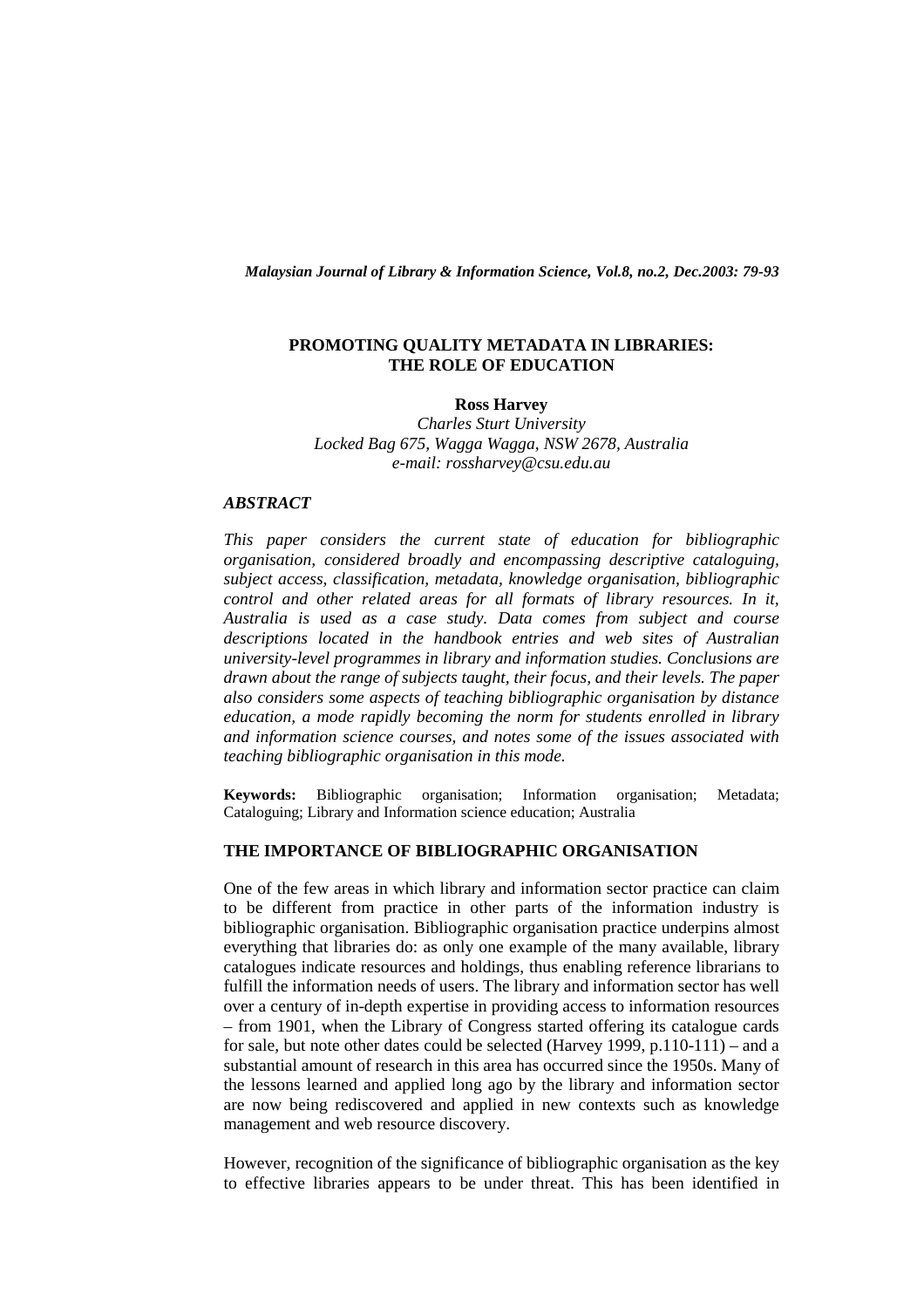library and information science courses in the United States, where a recent study indicates that 'cataloging education has indeed been reduced' (Hsieh-Yee 2003, p. 13). The current emphasis in the library and information sector is on user needs, information literacy, and information seeking behaviour. While an increase in emphasis on user-centred practice is undoubtedly valuable, it appears to have become the primary focus of many library and information science education programmes. This emphasis is misdirected, because effective systems for locating information resources are required for a user-centred focus to be successful – users cannot be served adequately, their information needs cannot be met, and they cannot be taught to use information resources effectively, if the bibliographic organisation systems are not well developed and do not function efficiently. Therefore, an essential component of all library and information science courses must be solid bibliographic organisation subjects. In fact, there is an increasing need for 'cataloguing and metadata skills' in the changing information environment, where they are 'critical to information organization, access and services' (Hsieh-Yee 2003, p. 13-14). The trend towards not requiring cataloguing subjects in the United States is 'troubling because all students need to know about how intellectual and physical access to information resources is provided to function well as an information professional' (Hsieh-Yee 2003, p. 36). This concern is not limited to library and information science education in the United States, but applies equally elsewhere.

To be fair, this apparent lack of recognition of the central role that bibliographic organisation practice plays is not new, as Sarah E. Thomas indicates:

*Recently a small tract documenting an address to the New York State Library School in 1915 by William Warner Bishop [Cataloging as an Asset] found its way to my desk … He declares: 'Catalogs and catalogers are not in the forefront of library thought. In fact, a certain impatience with them and their wares is to be detected in many quarters. Shallow folk are inclined to belittle the whole cataloging business … I think I am safe in saying,' he adds, 'that most students in library schools would rather do anything else than take up cataloging on graduation.'* (Thomas, 2000)

In this paper bibliographic organisation is considered broadly, encompassing descriptive cataloguing, subject access, classification, metadata, knowledge organisation, bibliographic control and other related areas for all formats of library resources.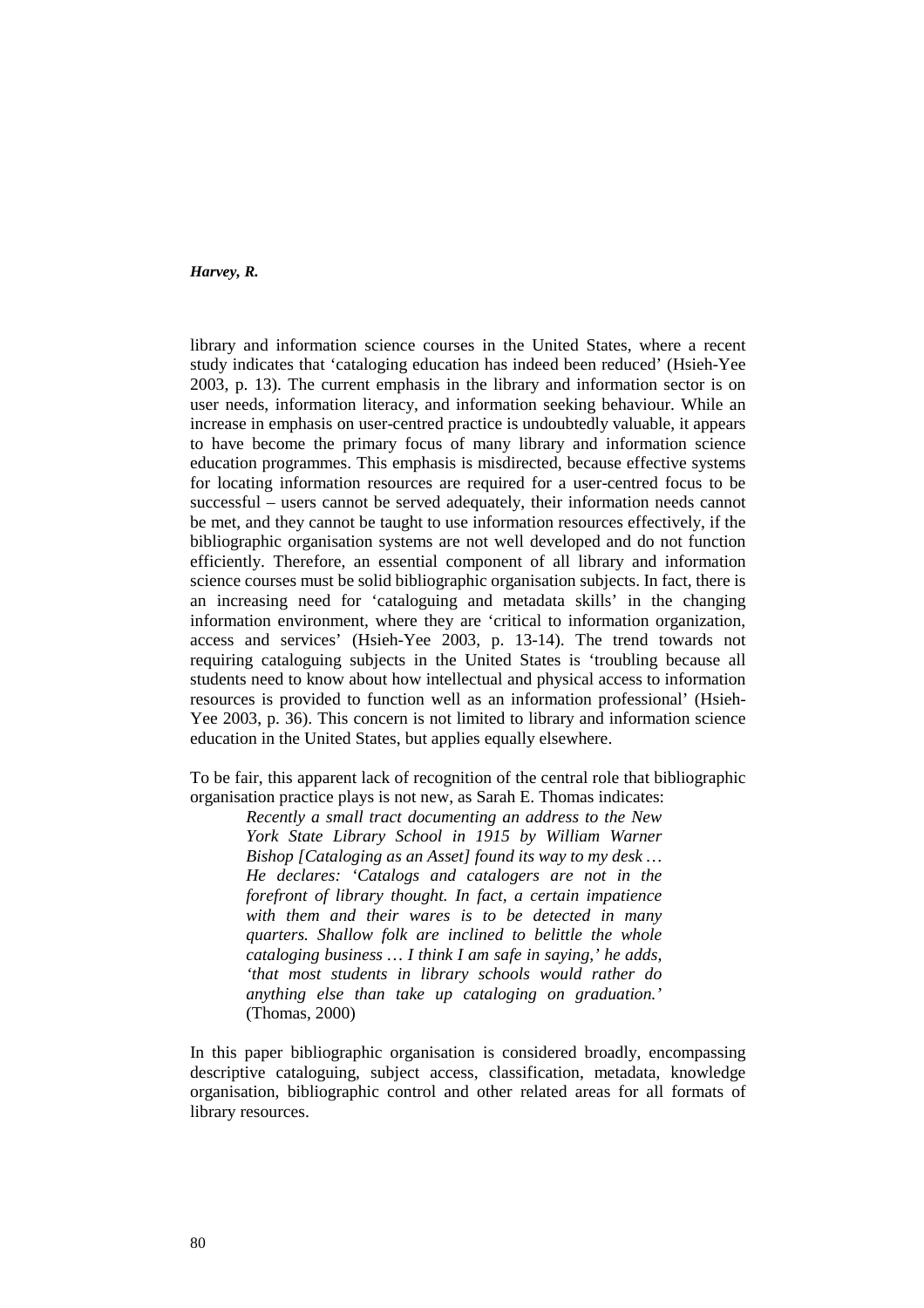### **CATALOGUING OR METADATA?**

It is obvious to even the most casual observer that libraries have changed significantly over the last two decades. Discussion abounds about paradigm shifts for libraries. The most significant reasons for these changes are the increasing amounts of information available in digital form, the prevalence of networked computing, and the increasing reliance of libraries, librarians, and their users on networked information. These major changes have also affected bibliographic organisation practice. Examples are plentiful, such as the rewriting of library cataloguing rules to accommodate digital media, and the restructuring of major bibliographic classification schemes so that they can be applied more readily to providing access to web-based information.

The very language of bibliographic organisation practice is changing. Instead of *cataloguing books*, we *develop metadata* for *information resources*, which may be *digital objects* (objects that can be represented by a computer, for example web pages, databases, spreadsheets, word-processed documents, video, audio, images, and maps) that do not have a physical existence. Where we identify the author of a book and describing its physical characteristics (number of pages, height and so on) in a catalogue record, for digital objects we may also add metadata elements such as format and resource identifier (for example a Uniform Resource Locator), and information about rights held in and over the resource (for example, intellectual property rights, or copyright).

These changes are being reflected in the teaching of bibliographic organisation. The competencies required by graduates from library and information science programmes now need to include knowledge and skills relating to the intellectual control of digital information resources. Perhaps the most obvious indication of this is in the titles of subjects about bibliographic organisation practice. These no longer have titles such as *Cataloguing* and *Classification*, and instead are much more likely to be titled *Organising Information* or variations on this. This is definitely the case in Australia, as the data discussed later in this paper indicates. It is also the case in other countries.

Perhaps the most obvious illustration of these changes in the educational context is a report prepared in 2002 for an ALCTS/ALISE Task Force (Association for Library Collections and Technical Services/Association for Library and Information Science Education) titled *Cataloging and Metadata Education: A Proposal for Preparing Cataloging Professionals of the 21st Century* (Hsieh-Yee, 2003). This report was prompted by a major initiative of the Library of Congress, its Action Plan for Bibliographic Control of Web Resources. It proposes a 'model curriculum for cataloging and continuing education' (Hsieh-Yee 2003, p. I) for the next three years, to 2005. Three levels of expertise are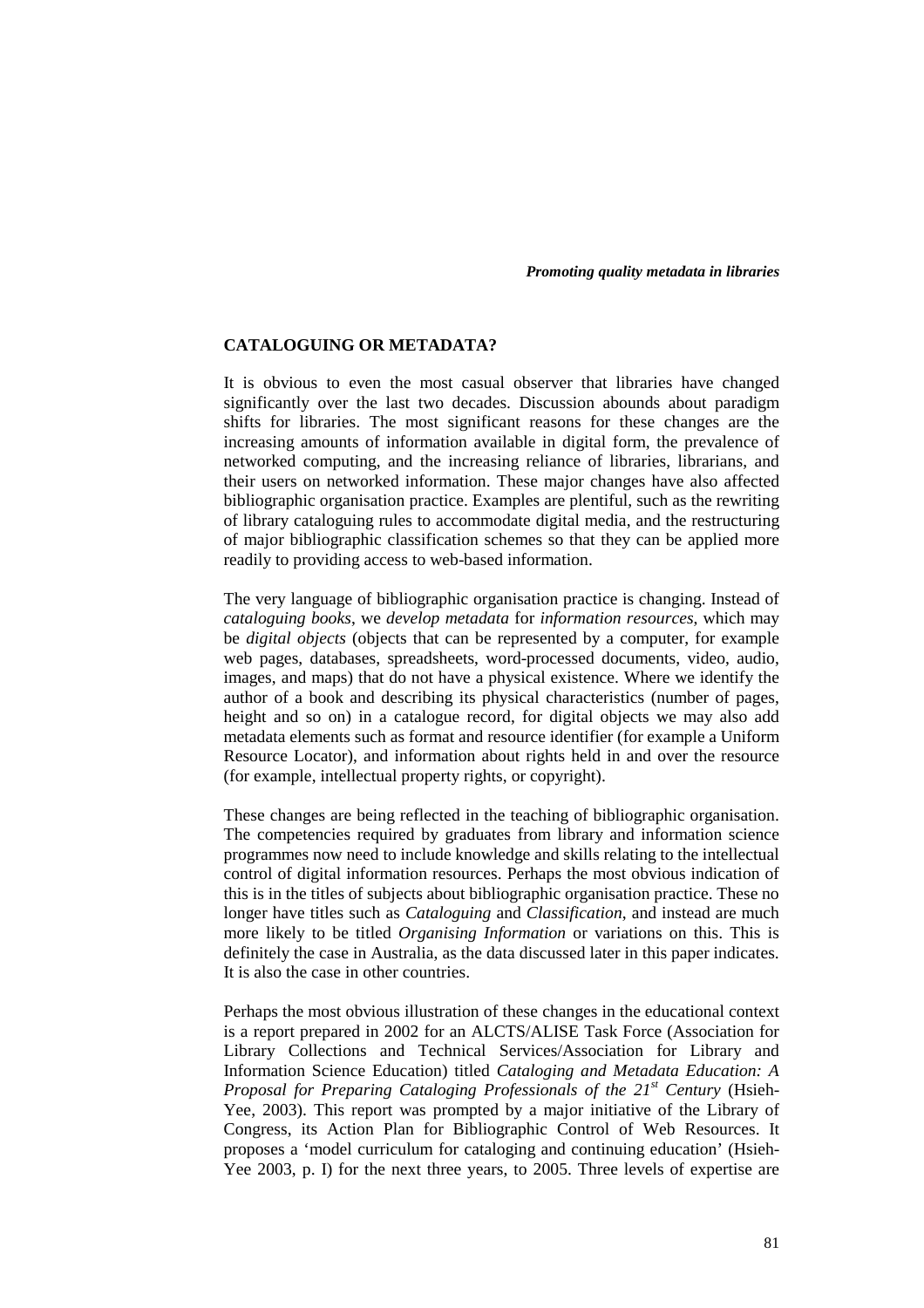proposed: 'expertise for all LIS graduates, expertise for metadata cataloguers, and expertise for leaders of cataloging and metadata projects' (Hsieh-Yee 2003, p. III). One section of the report briefly lists some of the bibliographic organisation knowledge that metadata experts and practitioners consider is required by the new graduate. As well as 'a general understanding of AACR2, MARC, Z39.50, name and subject authority, and classification schema', 'an overview of metadata' and of 'interoperability' is necessary, as well as 'general understanding of ISBD, APPM, TEI, Dublin Core,GILS, FGDC, VRA, EAD, Metadata crosswalks, HTML, XML, SGML' (Hsieh-Yee 2003, p. 9).

# **AUSTRALIAN PRACTICE**

Australia is used in this paper as a case study – but it should be noted that education for librarianship and information studies in Australia is not significantly different from other Anglo-American countries, so the conclusions in this paper are widely applicable. Data comes from subject and course descriptions located in the handbook entries and web sites of Australian university-level programmes in library and information studies.

It is helpful to be aware of some of the range of professional qualifications in library and information studies that exist in Australia. The main professional qualification is, and has always been, the graduate diploma, equivalent to a full year's study of librarianship following a bachelor level qualification in any discipline. Other qualifications, such as the masters degree, were not of much interest to the Australian profession until the 1990s, but are slowly gaining ground. Bachelor degrees offering a first professional qualification in library and information studies were introduced in Australia in 1971 and are now popular. A qualified library and information studies professional who has gained an Australian qualification can currently attain professional membership of ALIA (the Australian Library and Information Association) with either a bachelors degree in LIS, a graduate diploma, or a masters (Harvey and Higgins, 2003). Professional recognition by ALIA of a programme is very important because the holder of a recognised qualification can be granted professional membership of ALIA automatically on application, and many employers require it. All ALIArecognised schools offer subjects that include some bibliographic organisation content, because in order to achieve and retain ALIA recognition, they must provide content that covers 'Processing of information, demonstrated by the ability to enable information access and use through systematic and user-centred description, categorisation, storage, preservation and retrieval' (ALIA, 2003).

In 2003 there are twelve university level schools offering programmes in library and information studies in Australia, offering 26 recognised programmes (see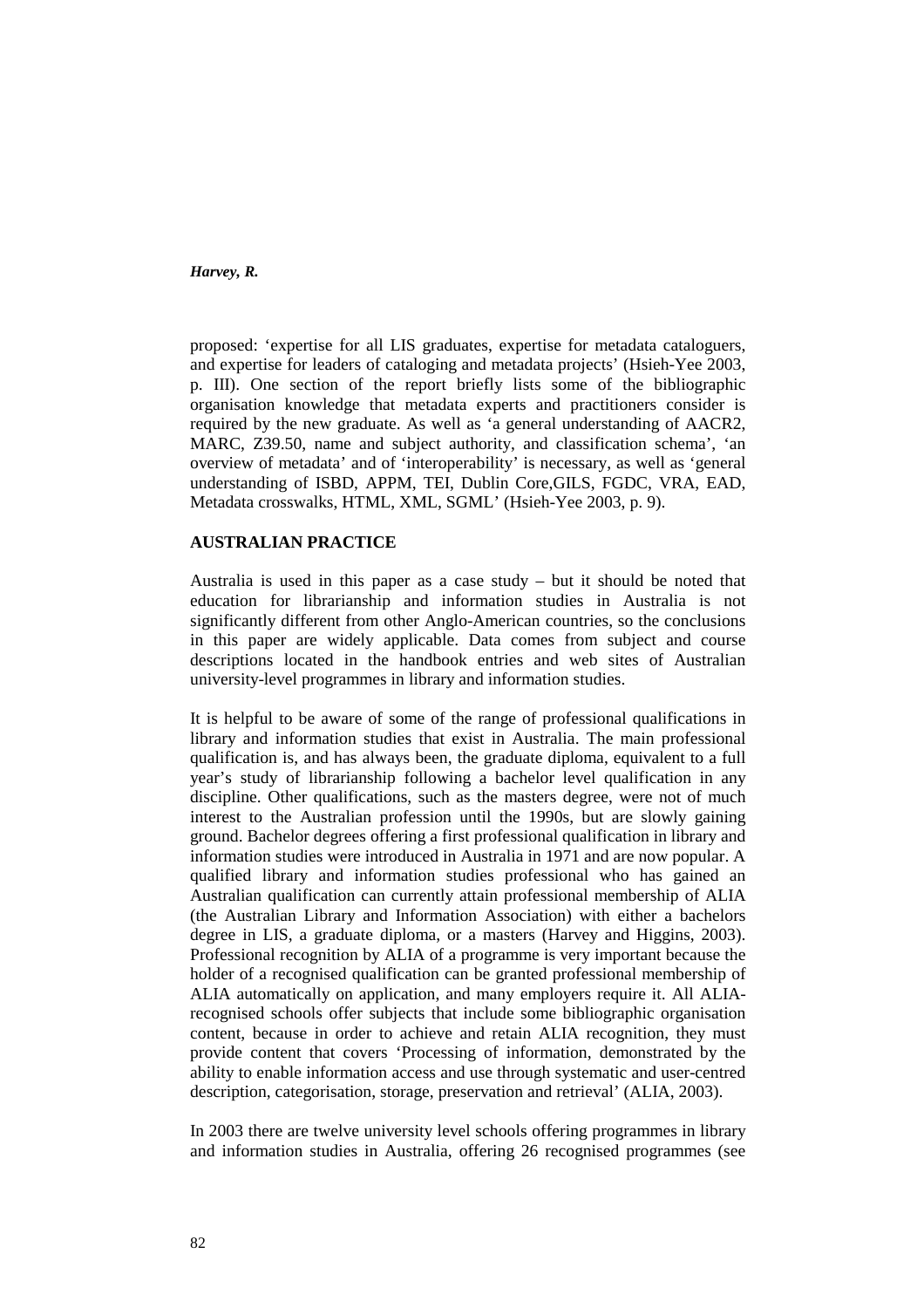Table 1). The bibliographic organisation subjects currently taught in these programmes can be loosely characterised as of two kinds:

- those that are closely grounded in traditional library practice
- those that are based in a wider information context.

Subjects in the first of these categories typically focus on tools such as AACR2, DDC, LCSH and MARC, and on practices such as copy cataloguing and acquiring records from bibliographic utilities. Subjects in the second category typically examine topics such as how information objects are structured, metadata, DTDs and schema. Appendix 1 provides more detailed descriptions of some of the subjects.

### **BIBLIOGRAPHIC ORGANISATION IN AUSTRALIAN SCHOOLS**

This study sought to identify more precisely what is being taught in bibliographic organisation in Australian schools of library and information studies at university level. This limited aim, it was felt, would provide useful evidence that would be capable of being generalised to a wider area, as Australian practice is indicative of that in other Anglo-American countries. It is part of a larger study that will examine the wider context of bibliographic organisation education in Australia, adding to this data about university level programmes other information about education at the technician level, continuing education activities, and in-house training.

The starting point for the data gathered in this study was the web site listing courses recognised by ALIA (http://www.alia.org.au/education/courses/ librarianship.html). The data used was extracted in June 2003, but it should be noted that the information on this site relates to courses offered in 2002, and that there have been changes. Despite these changes, the data is valid in that it provides a strong indication of what is being taught. It should also be noted that all subjects are of a standard length of one semester, usually 12 or 13 weeks in duration and two to three hours per week of contact time. There are some variations, such as those subjects taught in the distance education mode where the number of contact hours is not relevant, but the generalisation is valid.

Table 1 lists the 12 Australian universities offering programmes in library and information studies recognised by ALIA, the 26 courses offered, the bibliographic organisation subjects offered in each course (totalling 25), and a brief characterisation of the content of each subject. This data comes from the ALIA web site and from the web sites of the universities. Appendix 1 presents the abstracts of some of the bibliographic organisation subjects, taken from the web sites of the universities.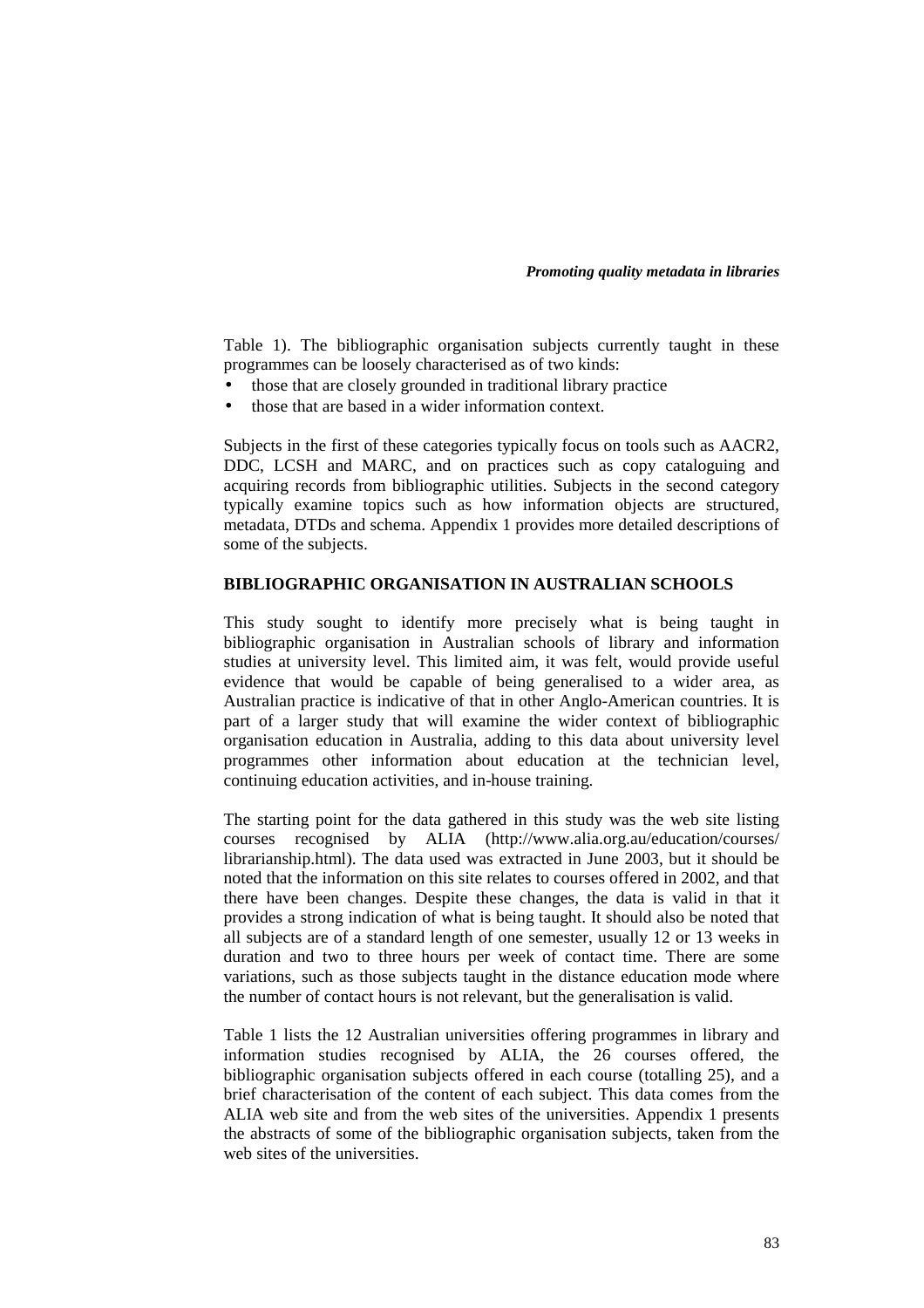### Table 1:Course and Subjects Offered by Australian Universities

**University of Canberra**, Division of Communication and Education, Information Studies Programme

- *Bachelor of Communication (Information):* 005821 Information Organisation (required) – Focuses on library practice
- *Graduate Diploma in Library and Information Management:* 005188 Cataloguing G (required) – no information available

**Charles Sturt University**, School of Information Studies

- *Bachelor of Arts (Library and Information Science):* INF102 Organising Information (required) - Focuses on library practice; INF116 Describing and Analysing Information Resources (optional) - Metadata standards; broader information context; focus on electronic resources
- *Master of Applied Science (Library and Information Management):* INF425 Describing and Analysing Information Resources (required) - Metadata standards; broader information context; focus on electronic resources; INF411 Organising Information (optional) - Focuses on library practice
- *Master of Education (Teacher Librarianship):* ETL505 Organising Knowledge (required) - Focuses on library practice in the school library environment
- *Master of Applied Science (Teacher Librarianship): ETL505 (required)*
- *Graduate Diploma in Applied Science (Teacher Librarianship):* ETL505 (required)

**University of New South Wales**, School of Information Systems, Technology and Management, Faculty of Commerce and Economics

- *Graduate Diploma in Information Management:* IMGT5120 Organisation of Knowledge (required) - Knowledge representation, metadata
- *Master of Commerce in Information Management:* IMGT5120 (required)

**University of Technology, Sydney**, Faculty of Humanities and Social Sciences

- *Bachelor of Arts in Communication (Information Management):* 50491 Organising Information for Access (required) – Both library and metadata practice
- *Graduate Diploma in Information Management:* 57099 Enabling Information Access (required) – Metadata focus; 57090 Information Organisation (required) – Metadata focus
- *Graduate Diploma in Knowledge Management:* 57099 (required)
- *Master of Arts in Information Management:* 57099 (required)

**Northern Territory University**, Faculty of Law, Business and Arts

• *Bachelor of Library and Information Management:* Professional studies are conducted externally by arrangement with Charles Sturt University: see CSU entry above

**Queensland University of Technology [Gardens Point],** School of Information Systems

- *Bachelor of Information Technology (Information Systems) Library Studies Stream:*  ITB337 Information Organisation (required) – Focuses on library practice
- *Graduate Diploma in Library and Information Studies:*ITN337 Information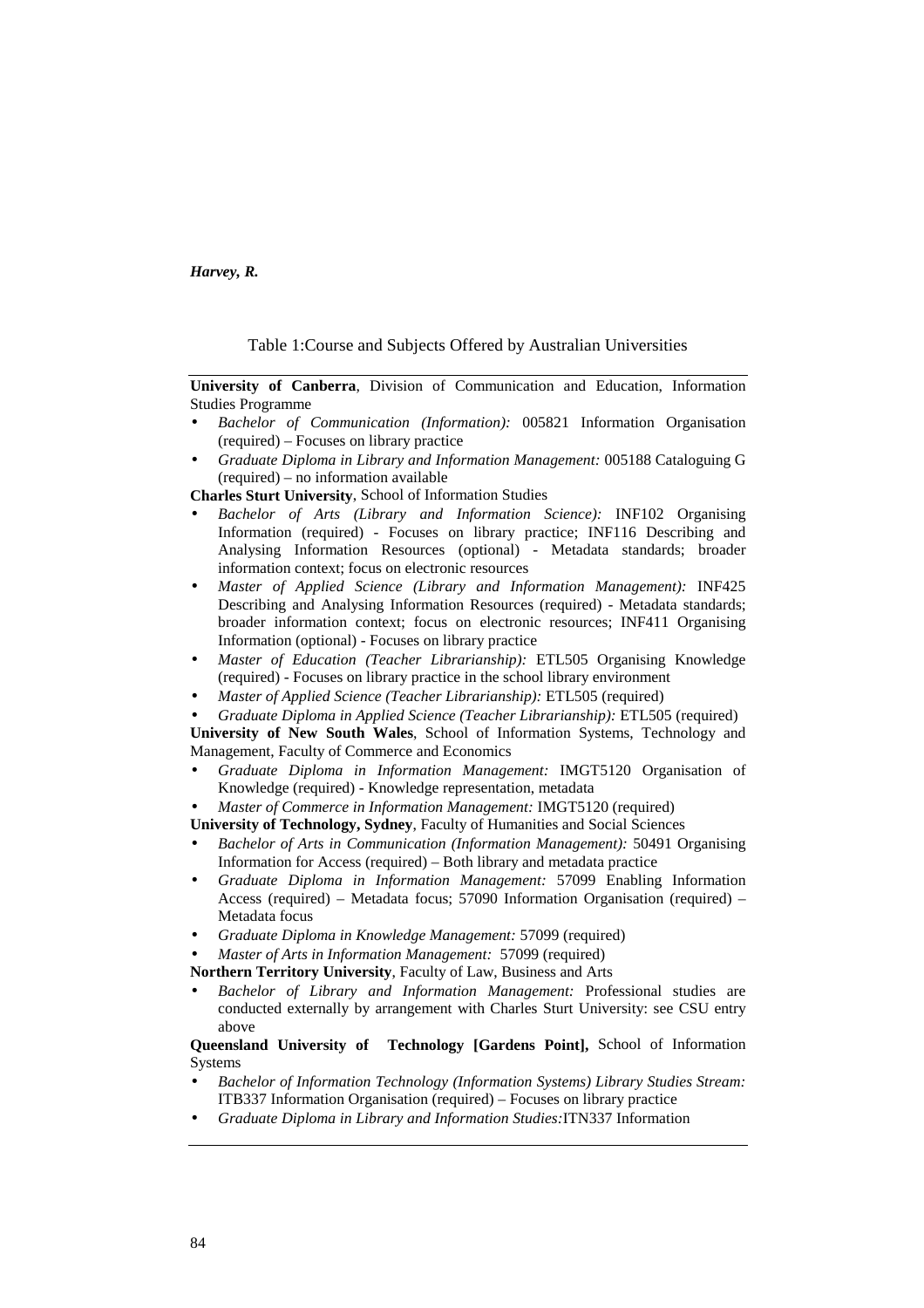### **Queensland University of Technology [Kelvin Grove], School of Cultural and Language Studies in Education**

• *Graduate Diploma in Education (Teacher Librarianship):* CLP Bibliographic Organisation (elective) - Focuses on library practice in the school library environment **University of South Australia**, School of Communication Information and New Media

- *Bachelor of Arts (Information Studies):* LIBR 1005 Library Automation (required) Focuses on library practice
- *Graduate Diploma in Information Studies:* LIBR5012 Organisation of Knowledge (required) – Knowledge management, metadata focus; LIBR5023 Knowledge Representation (elective) – Both metadata and library practice

**Monash University,** School of Information Management and Systems

- *Graduate Diploma of Information Management and Systems:* IMS5017 Information Organisation (required) - Both metadata and library practice
- *Master of Information Management and System:* IMS5017 (required)

**Royal Melbourne Institute of Technology**, School of Business Information Technology

- Bachelor of Business in Information Management: 1 required subject
- *Graduate Diploma in Information Management:* INF507 Information Organisation in Libraries (required) – library practice

**Curtin University of Technology**, School of Media and Information

- Bachelor of Arts (Librarianship and Corporate Information Management): IS203 Information Design (required) – Metadata focus; IS204 Information Organisation (required) - Library practice focus
- *Graduate Diploma in Information and Library Studies:* IS503 Information Design (required) – Metadata focus; IS504 Information Organisation (required) - Library practice focus
- **Edith Cowan University**, School of Computer and Information Science
- *Graduate Diploma in Science (Information Services):* IST4106 Information organisation (required) – Library practice.

(Source: [http://www.alia.org.au/education/courses/librarianship.html a](http://www.alia.org.au/education/courses/librarianship.html)nd web sites of the universities, at June 2003)

An analysis of the subjects offered reveals that 18 of the 26 courses require one bibliographic organisation subject to be taken (Table 2). Three courses require two bibliographic subjects. One course required no bibliographic organisation subject to be taken, but offered as an elective, and four courses required one bibliographic organisation subject and also offered one elective (Table 3).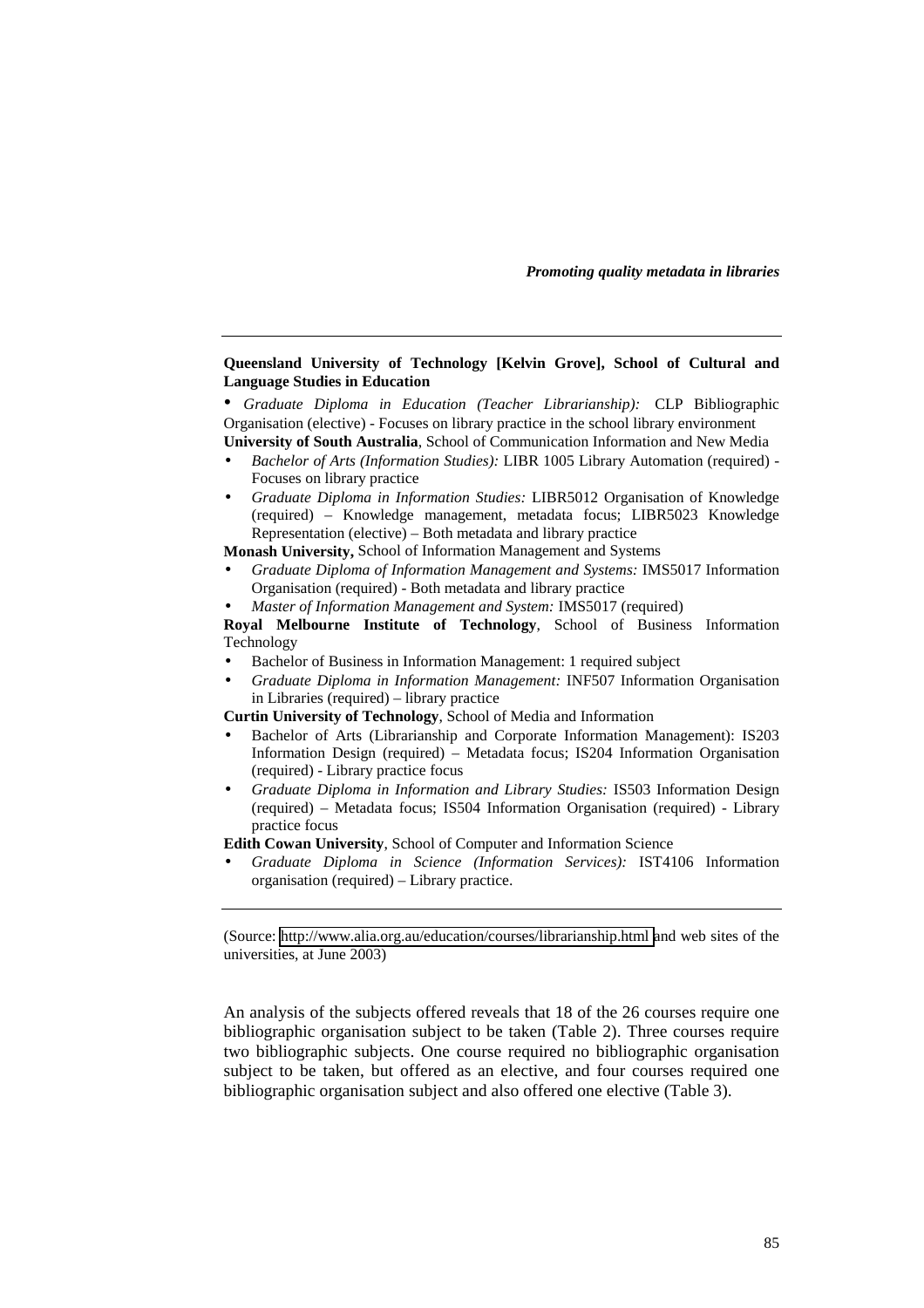| <b>Subjects offered</b>                       | Number of<br>courses $(n=26)$ | Percentage |
|-----------------------------------------------|-------------------------------|------------|
| No required subjects; one elective<br>offered |                               |            |
| One subject required                          | 18                            | 69         |
| One subject required; one elective<br>offered |                               | 15         |
| Two subjects required                         |                               |            |

Table 2: Number of Bibliographic Organisation Subjects Offered

As indicated earlier in the paper, the content of the subjects offered can be characterised loosely as either closely grounded in traditional library practice, or based in a wider information context. The listing of subjects provided in Table 1 includes a general indication of the nature of the contents of subjects. This must be treated with caution. It is based on the summaries or abstracts of the subjects available on the web sites of the universities that offer them (see Appendix 1). Such summaries are by their very nature brief and not always sufficiently informative to allow a precise categorisation. Nonetheless, even though there is room for doubt, the general trend is clear – subjects that deals with library practice are still the most heavily represented, although subjects that take significant note of the wider information content, especially metadata concepts, are also well represented.

Table 3: Content of Bibliographic Organisation Subjects

| <b>Characterisation of content</b>     | Number of         | <b>Percentage</b> |
|----------------------------------------|-------------------|-------------------|
|                                        | subjects $(n=25)$ |                   |
| Primarily library practice             | 12                | 48                |
| Primarily metadata / wider information |                   | 32                |
| context                                |                   |                   |
| <b>Both</b>                            | 3                 | 12                |
| Not clear / insufficient information   |                   | 8                 |
| available                              |                   |                   |

# **What should be taught?**

We need to ask whether this content is what should be taught in bibliographic organisation subjects. Does it reflect current practice in the workplace?

Certainly the ALCTS/ALISE Task Force report thinks that a widening of content to include metadata should be taught. Explicit throughout it is the term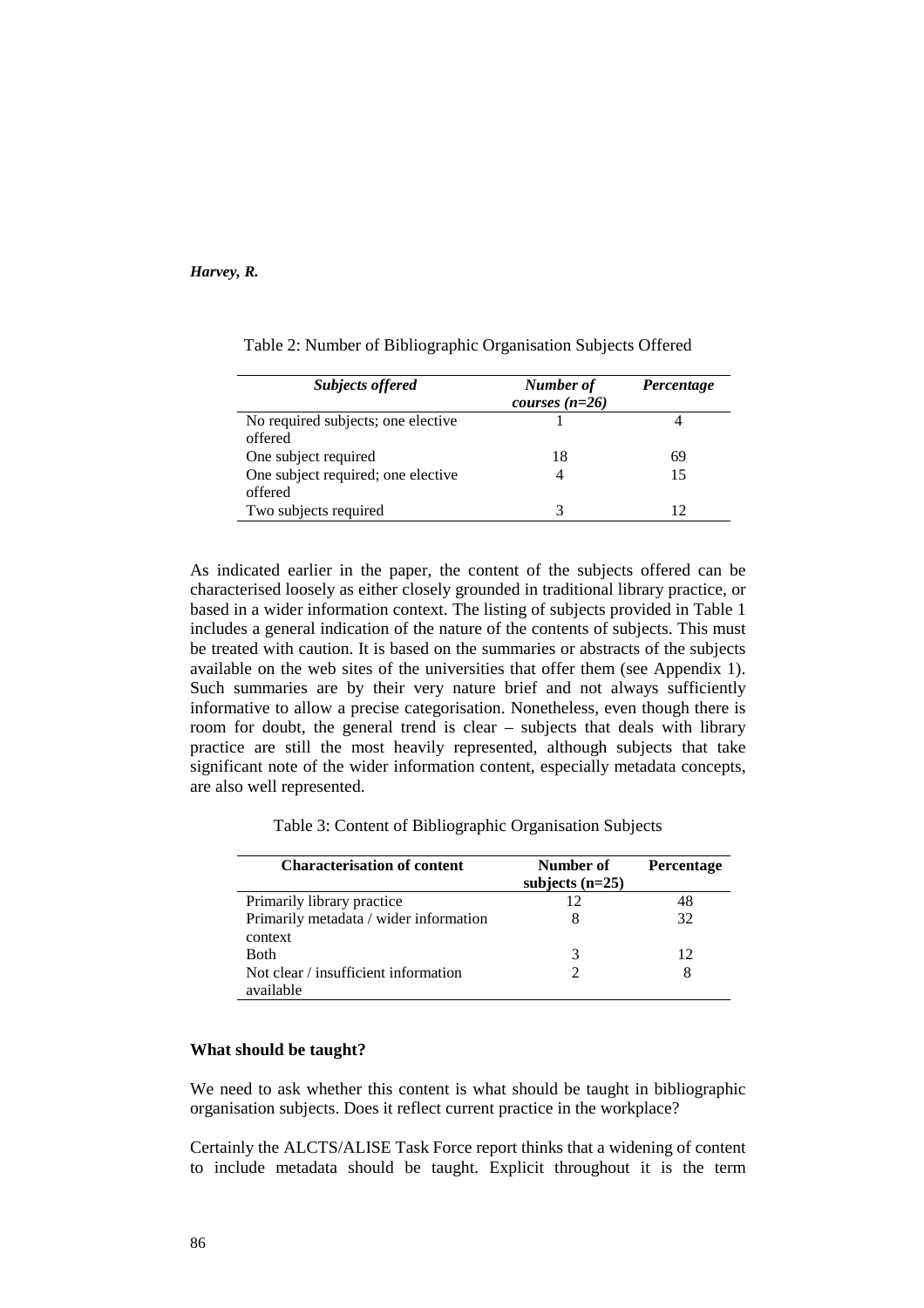'cataloging and metadata education' and it provides a useful succinct history of cataloguing education (Hsieh-Lee 2003, p.3-6) which notes the effects of technology, the dynamic nature of digital resources, and challenges from new disciplines.

There is also a strongly expressed point of view that bibliographic organisation practice can play an effective role in knowledge management environments. For example, Henric Beiers notes the connection between the traditional practices of libraries, which create 'structured collections of information', and the newly emerging profession of information architect, which is also 'struggling with the issue of creating structured collections of information in the new electronic media' (Beiers 2001, p. 157).

The move from a focus on traditional bibliographic organisation practice to practice based in a wider information context allows the educator to regain focus on some theoretical issues. These had tended to disappear from bibliographic organisation teaching as it focused on skills-based training, where the emphasis was on how to catalogue in a computer system, instead of on what principles lie behind its design. For example, the thinking of the 1970s about work versus copy is now highly relevant in the online context, as indicated by FRBR (*Functional Requirements for Bibliographic Records*) (IFLA Study Group on the Functional Requirements for Bibliographic Records 1998).

It does not take the observer of library practice in Australia long to realise that the use of online services, the provision of them, and the provision of access to online information resources are now the norm. Even in parts of the library sector where it might be assumed that bibliographic organisation practice is conservative because of the kinds of materials they deal with, such as libraries in schools, the reality is that online resources and digital objects are now thoroughly embedded in practice, so that metadata concepts are required knowledge for practitioners in this sector.

# **EFFECTS OF DISTANCE EDUCATION ON TEACHING THESE SUBJECTS**

The rapid and widespread move to providing courses by distance education is probably the most significant change in education for library and information studies in recent years. Over half of the U.S. schools of library and information studies offered courses in distance education mode in 2001. In Australia, the number is the same: half of the Australian university-based programmes offer distance education courses, but with the difference that at least 50% of recent graduates from Australian library and information studies programmes offered at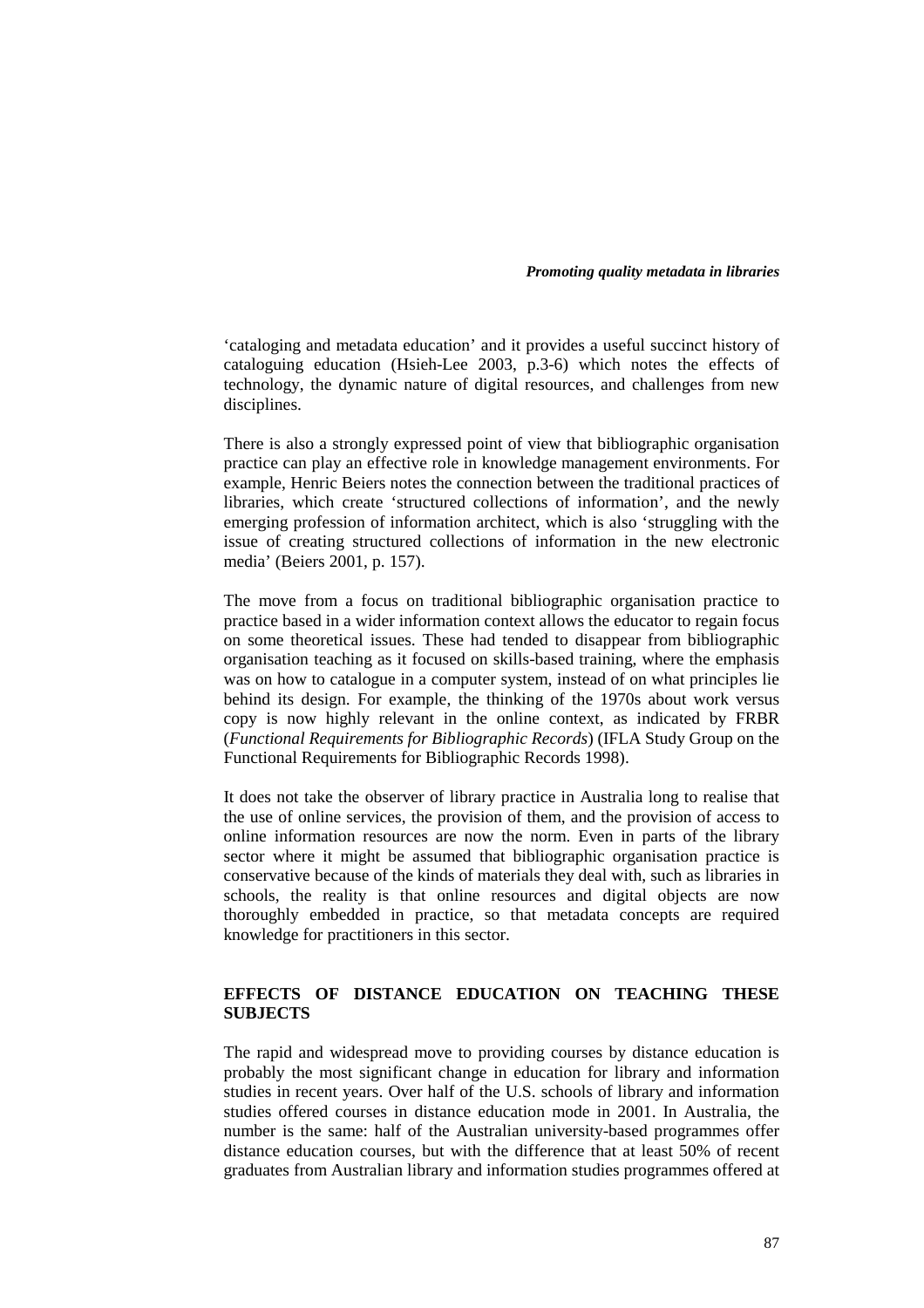university level have studied by distance education. The popularity of distance learning is increasing among workers and students in library and information studies, because of the flexibility it offers to students who may be isolated by circumstances such as distance or family commitments. The widespread adoption of information technology and the Internet for distance education offers many advantages over traditional distance education modes of delivery, which were largely print-based. In particular, the web is 'used as a delivery mechanism for learning materials, supplementing or replacing print material, and as an information resource, providing resource-based learning opportunities' (Harvey and Mills, 2002).

Despite its increasing popularity and effectiveness, the distance education mode presents some difficulties for teaching bibliographic organisation subjects. Two of the practical problems are access to tools, and access to databases.

For the teaching of distance education of bibliographic organisation subjects closely grounded in traditional library practice, access to tools is probably the major issue. Tools such as the multi-volume DDC (Dewey Decimal Classification) and the Library of Congress Subjects Headings are expensive and weighty. It is not realistic to expect students to purchase them, or to expect that the library or teaching department owns large numbers of multiple sets and is willing to mail them out – this is economically impractical for all but the most well-funded schools, of which there are very few. Abridged versions of tools, less expensive (but still a significant cost), have their own problems: for example, if they are not commonly used in practice, should we use them as a teaching tool? (For example, the abridged Dewey is not used in Australia, except in school libraries). Such issues are exacerbated as we move further into 'pure' distance education, that is, where students are physically located anywhere in the world, and where there are no requirements to attend residential schools. It is only in recent years that electronic versions of these tools have become available and affordable.

Access to databases of MARC records (such as OCLC, or Kinetica for Australia) has also posed practical problems for distance education programmes. Access to these has proven to be a major cost in the past, for those databases where it was possible to negotiate access. For example, some vendors were not interested in negotiating a site licence for databases where its users (students) are distributed throughout the world in large numbers, perhaps for intellectual property ownership reasons. Yet is obvious that we need to provide access to some of these databases if we are to teach effectively and provide a realistic experience for our students.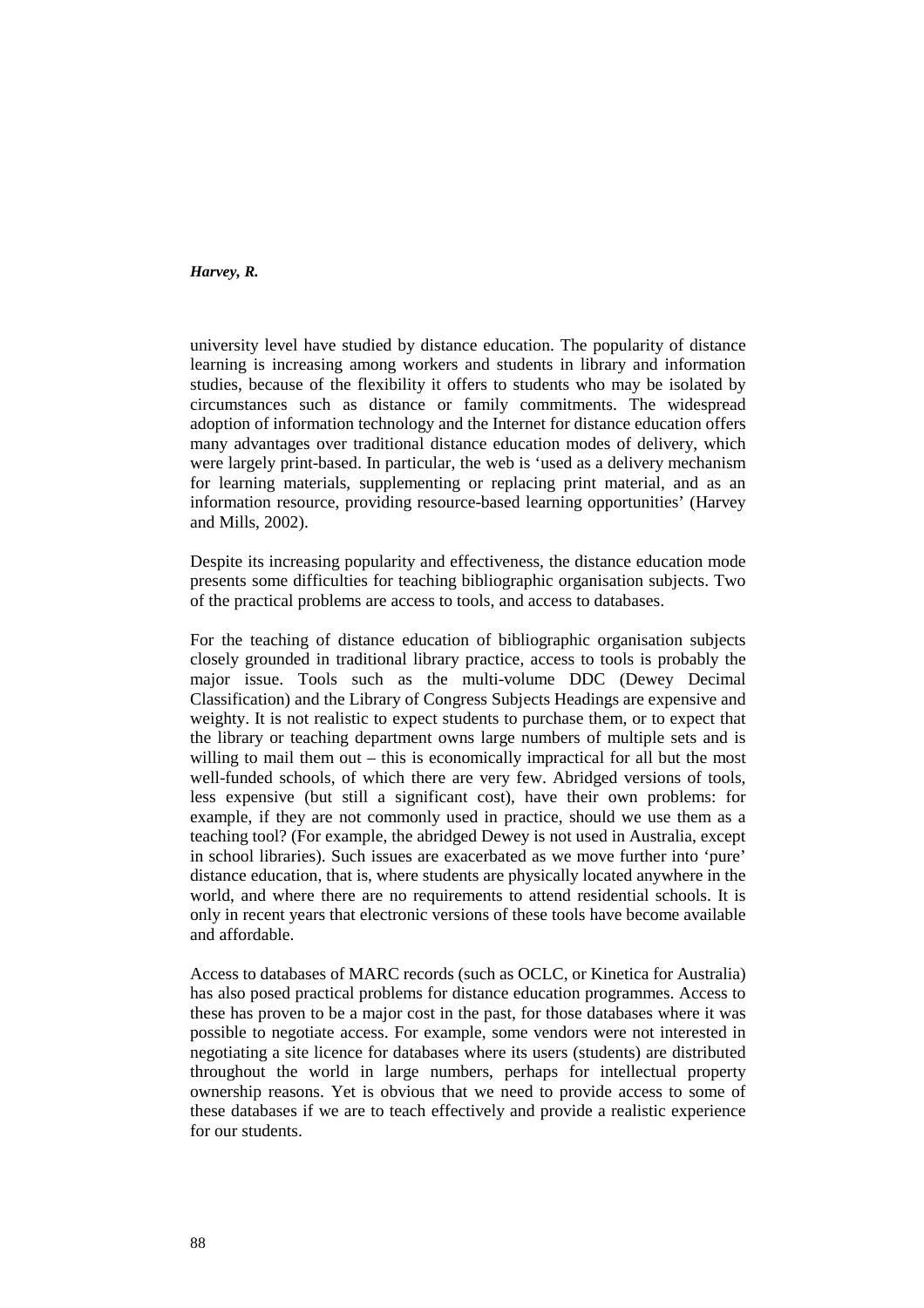When we consider the teaching in distance mode of bibliographic organisation subjects based in a wider information context, some of these practical issues are less important. The very nature of the 'new practice', based on metadata concepts that originated in the need to control and access digital information resources, means that the tools have been developed online and are readily available online. Dublin Core is a good example (http://dublincore.org); the large number of other metadata standards available on the web is illustrated in a web listing of metadata standards directories (http://www.ulb.ac.be/ceese/ meta/meta.html). Increasingly, too, thesauri are available in online versions. In addition, the new cataloguing and metadata environment is increasingly one where practitioners work online, so it is easier to emulate this in the teaching context.

Other recent developments also assist. For example, databases are increasingly being provided free for education purposes. Vendors have in recent years been much more open to approaches from library and information studies educators, having last realised that there is a correlation between use of their products by students, and the purchase of their products when these students become practitioners. Dialog, for example, is now being available free of charge to library and information studies schools for distance students, where previously it was limited to student use in a laboratory situation). More specifically, in the teaching of bibliographic organisation subjects Charles Sturt University is negotiating an agreement that WebDewey will be available to distance students at Charles Sturt University without charge, and in 2003 the National Library of Australia offered access to some of the databases on Kinetica, its suite of MARC record databases, free of charge to Australian library and information studies schools.

### **CONCLUSION**

The ALCTS/ALISE Task Force proposed that three levels of expertise in cataloging and metadata were needed: 'expertise for all LIS graduates, expertise for metadata cataloguers, and expertise for leaders of cataloging and metadata projects' (Hsieh-Yee 2003, p. III). This study indicates that no Australian school comes close to offering this. But some of the conditions may be in place for this to occur, such as the recent removing of some of the financial constraints necessitated by subscribing to databases and purchasing tools. However, we are still left with the situation where bibliographic organisation subjects have been de-emphasised in library and information studies programmes. There is a need to convince the profession at large, and also many of our colleagues who teach side by side with us, that such subjects must be given greater prominence because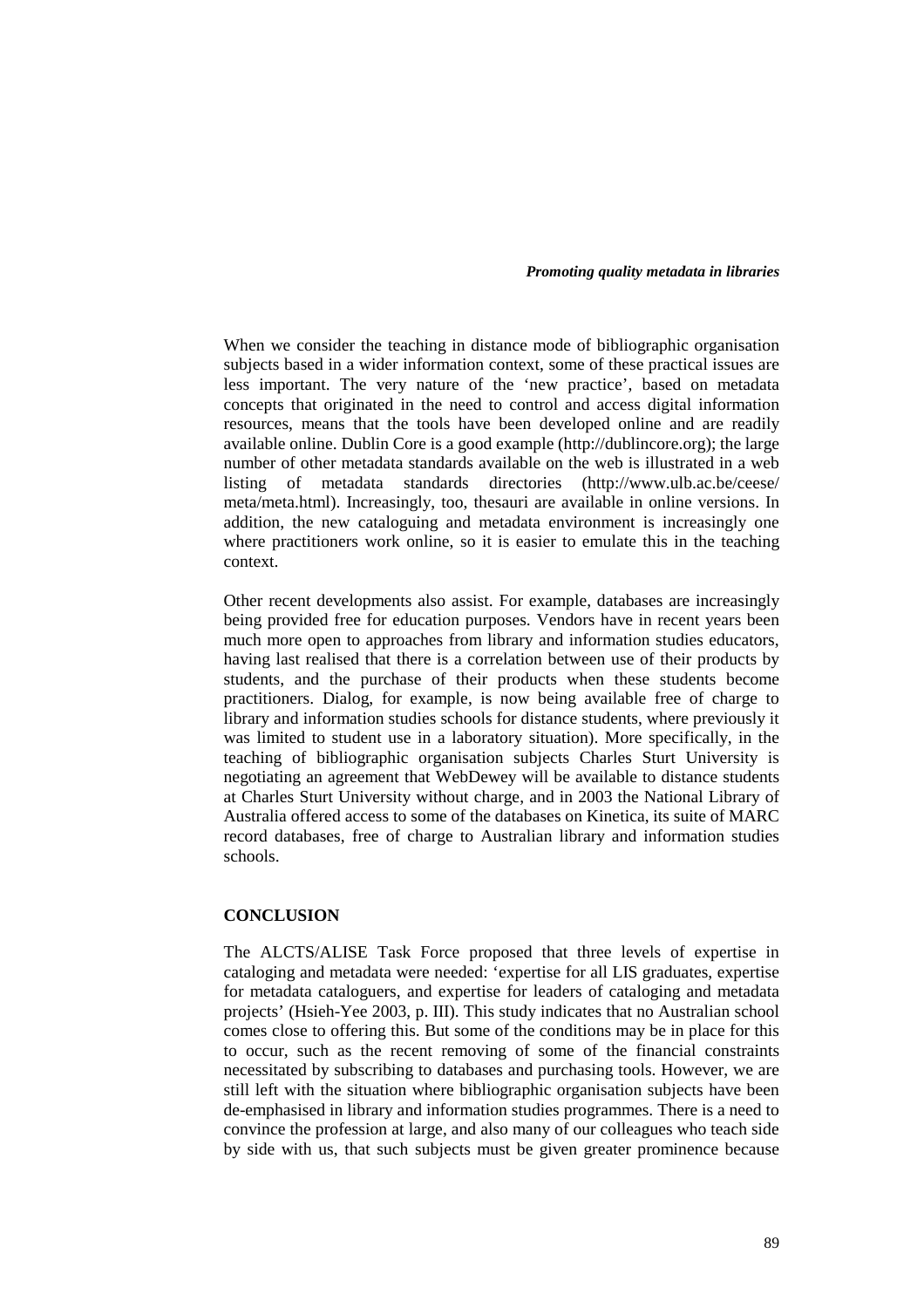they are essential for the effective operation of libraries and information centre, especially in the digital environments in which we are now firmly positioned.

Although this paper has used examples from Australian and U.S. practice, its comments and conclusions are likely to also be relevant to library and information studies education in Asia. There is no escaping the fact that library practice and library and information studies education is heavily influenced by U.S. models.

# **REFERENCES**

- Australian Library and Information Association. 2003. *The library and information sector: core knowledge, skills and attributes*. http://www.alia.org.au/policies/core.knowledge.html
- Beiers, Henric. 2001. Information architecture: information organisation in a dot.com world, In: *Seachange: cataloguing in a dot com world: 14th National Cataloguing Conference preprints.* Geelong, Vic.: Organising Committee of the 14<sup>th</sup> National Cataloguing Conference: 157-163.
- Harvey, Ross. 1999. *Organising knowledge in Australia.* Wagga Wagga, NSW: Centre for Information Studies.
- Harvey, Ross and Susan Higgins. 2003. Defining fundamentals and meeting expectations: Trends in LIS education in Australia. *Education for Information,* Vol.21 (forthcoming).
- Harvey, Ross and John Mills. 2002. E-learning in the LIS curriculum: can it stand alone? Paper presented at the Library and Information Science Education in Asia (LISEA) Post ICADL Workshop, 14 December 2002, Singapore.
- Hsieh-Yee, Ingrid. 2003. *Cataloging and metadata education: a proposal for preparing cataloging professionals of the 21st century*. Web version. http://www.loc.gov/catdir/bibcontrol/CatalogingandMetadataEducation.pdf
- IFLA Study Group on the Functional Requirements for Bibliographic Records. 1998. *Functional requirements for bibliographic records: final report.*  München: K.G.Saur. (Also available online: http://www.ifla.org/ VII/s13/frbr/frbr.htm)
- Thomas, Sarah E. 2000. *The catalog as portal to the internet.*  http://lcweb.loc.gov/catdir/bibcontrol/thomas\_paper.html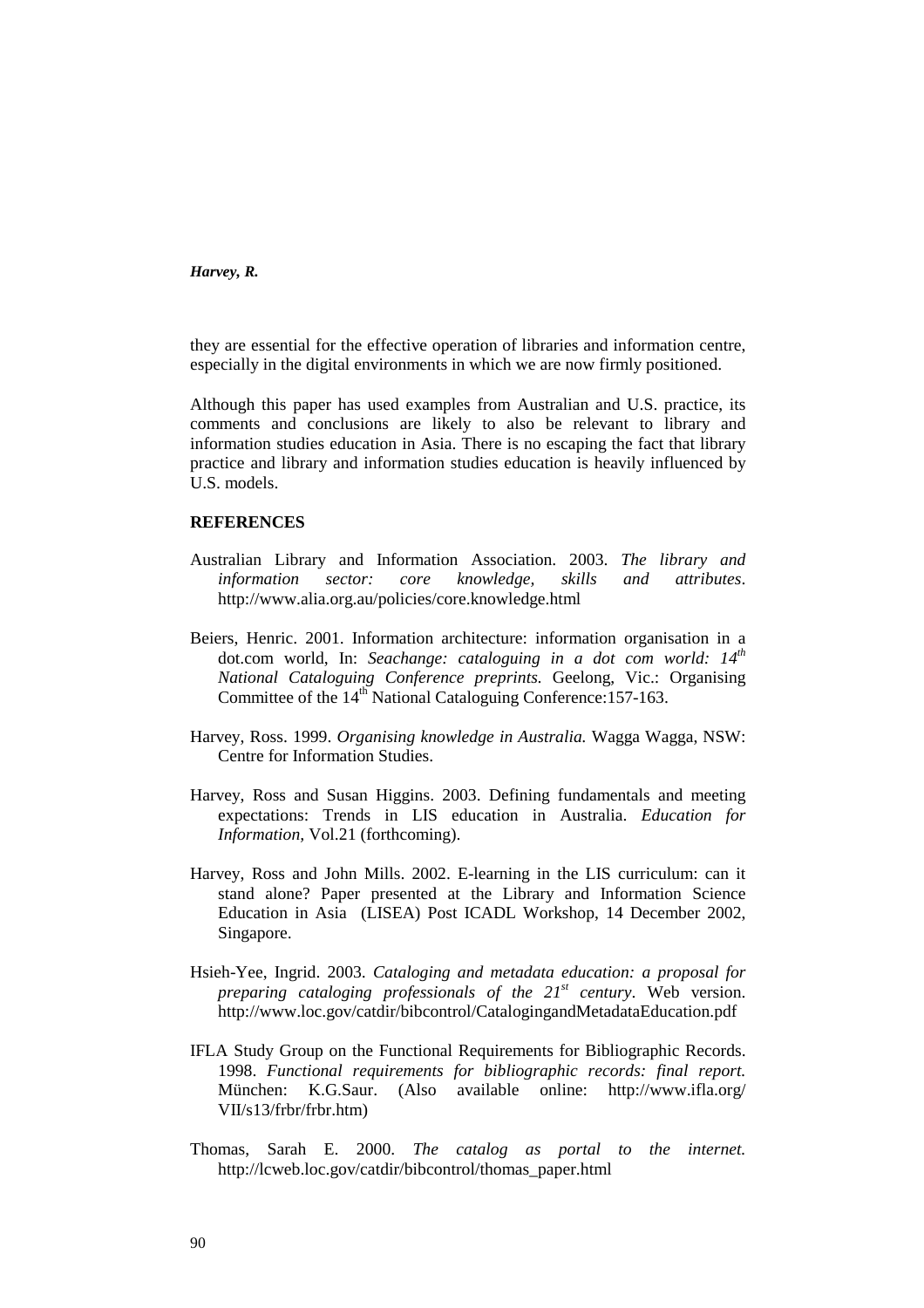#### **APPENDIX 1**

# **Selected Abstracts of Bibliographic Organisation Subjects**

(Source: web sites of the universities, as accessed in June 2003)

### **University of Canberra**

### *005821 Information Organisation*

Syllabus: This subject examines the relevant theories and practical issues involved in the organisation of information. These include principles and practice of indexing and cataloguing as well as thesaurus development, subject analysis and authority control. Learning Outcomes: Students should: develop the ability to analyse and demonstrate the relationship between information concepts, understand and be able to apply industry standards for classification, cataloguing, index and thesaurus construction, and develop skills of critical evaluation through examining and discussing some of the wider relevant

topical issues.

## **Charles Sturt University**

### *ETL505 Organising Knowledge*

This subject focuses on the organisation of information in the school library environment. The importance of providing and enhancing access in supporting and encouraging effective use of information, the impact of information technology and the role of SCIS cataloguing services are emphasised.

#### *INF411 Organising Information*

This subject introduces students to the ways in which we provide access to documents, whether they are in print, audiovisual or electronic format. In particular, it examines the creation of records (surrogates) to identify and describe documents and the use of classification schemes, artificial indexing languages etc, to provide users of information resources with a subject approach to information retrieval. Students are given the opportunity to learn basic principles of organisation and retrieval, which will serve them in a variety of information-related environments. They are expected to demonstrate a practical understanding of cataloguing, classification and indexing through use of bibliographic tools such as AACR2 and DDC.

#### *INF425 Describing and Analyzing Information Resources*

This subject introduces students to the principles and practices of describing and analysing information resources in library and related information contexts. It uses metadata standards to illustrate the basic principles which underlie effective information organisation practice. Examples are drawn from a range of information environments, including but not limited to libraries, and from a variety of information carriers. The organisation of electronic resources is particularly noted.

### **University of Technology, Sydney**

#### *50491 Organising Information for Access*

This subject explores the interrelationship between processes and principles of information organisation, retrieval and information seeking behaviours in networked information environments. Students learn to apply client-centred approaches to information organisation and develop improved client access to electronic and print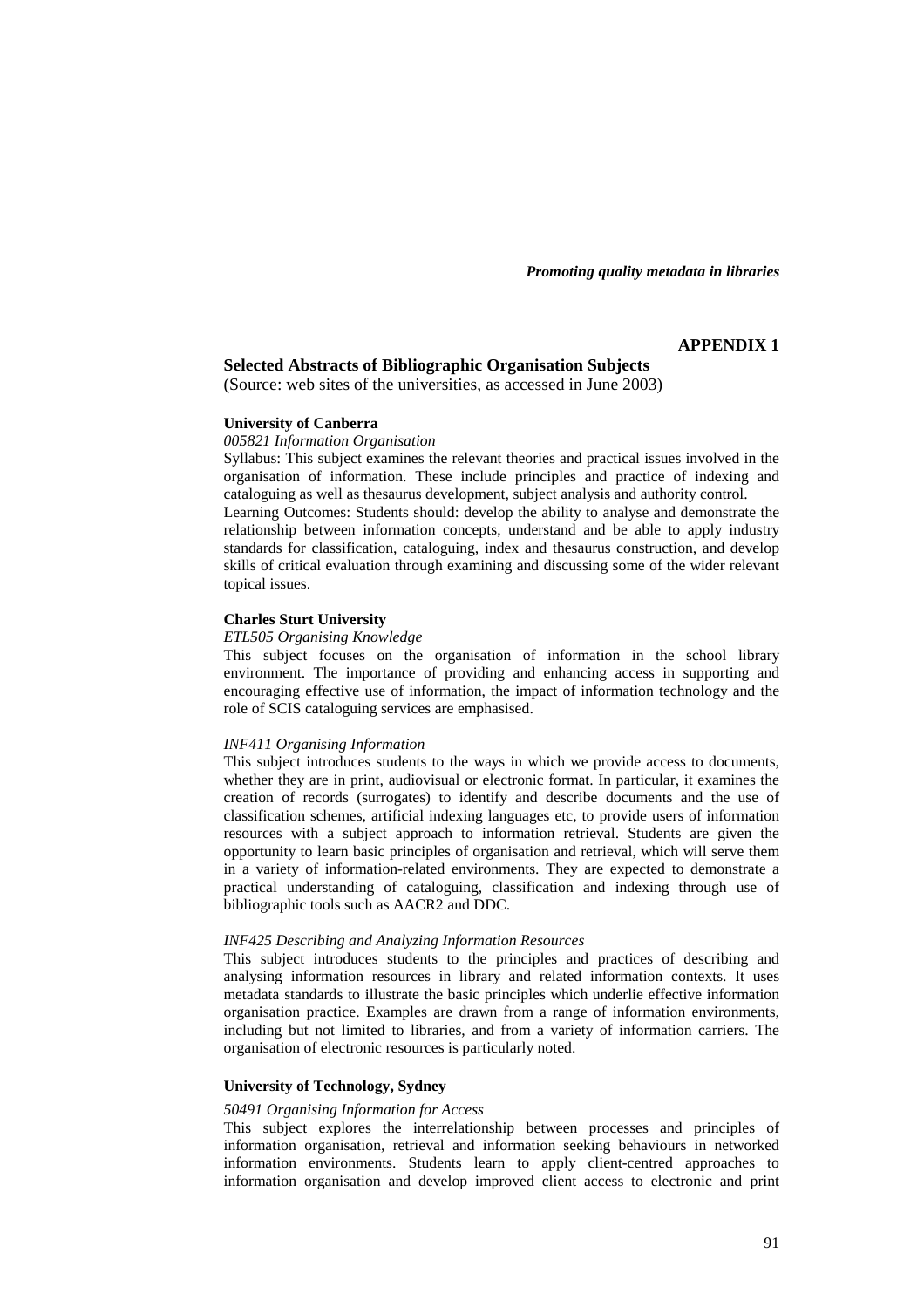resources. Some of the topics covered by the subject include database structures, indexing, metadata, classifying, and mediating relationships. These principles are put into practice in specific client contexts in the workshops and assessable tasks including database development.

### *57090 Information Organisation*

Building on the expertise developed in 57099 Enabling Information Access, this subject further explores the interrelationship between processes and principles of information / knowledge organisation and information access. Students learn advanced skills of information organisation and apply them to the design and development of a database created in response to particular client requirements. The subject covers topics such as: database structures, content analysis, indexing, abstracting, classifying, content management, architecture and metadata creation. The major project involves database creation and usability testing. Students also explore the nature of collaborative information retrieval and its implications for organising and accessing content.

#### *57099 Enabling Information Access*

This subject explores the nature, functions and characteristics of a range of resources and collections in diverse settings. It examines the interrelationship between processes and principles of information / knowledge organisation, selection and retrieval practices and information seeking behaviours. Students develop an understanding of the theory and practice of information organisation, information retrieval and collection management in networked information environments. Students learn to apply client-centred approaches to information organisation and develop specialised search strategies that enable them to improve client access to electronic and print resources. The subject covers topics such as: content analysis, indexing, classifying, Boolean logic, thesauri tools, keyword searching, metadata and mediating relationships. Information retrieval interactions (including interpreting the needs of information seekers, negotiating, question analysis, searching and evaluating retrieval effectiveness) are also examined. These principles are put into practice in specific client contexts in the workshops and assessable tasks.

#### **University of South Australia**

### *LIBR 1005 Library Automation*

Features of library automated systems; data analysis: fields, records and files structure; encode and input bibliographic data in an automated system; course analysis: principles and practice in indexing and classification; bibliographic utilities; online public access catalogues; catalogue users studies.

### *LIBR 5012 Organisation of Knowledge*

Theoretical foundations of bibliographic organisation; epistemologies, knowledge structures, ontologies and taxonomies, information mapping and information architecture; basic principles and theoretical foundations of traditional organisation schemes, including materials from traditional librarianship, information science, cognitive science, semiotics, and artificial intelligence that have contributed to an understanding of how people obtain, store, retrieve and use information; study of principles organising various types of documents; representation and organisation of information resources, including organisational structures such as classification schemes,